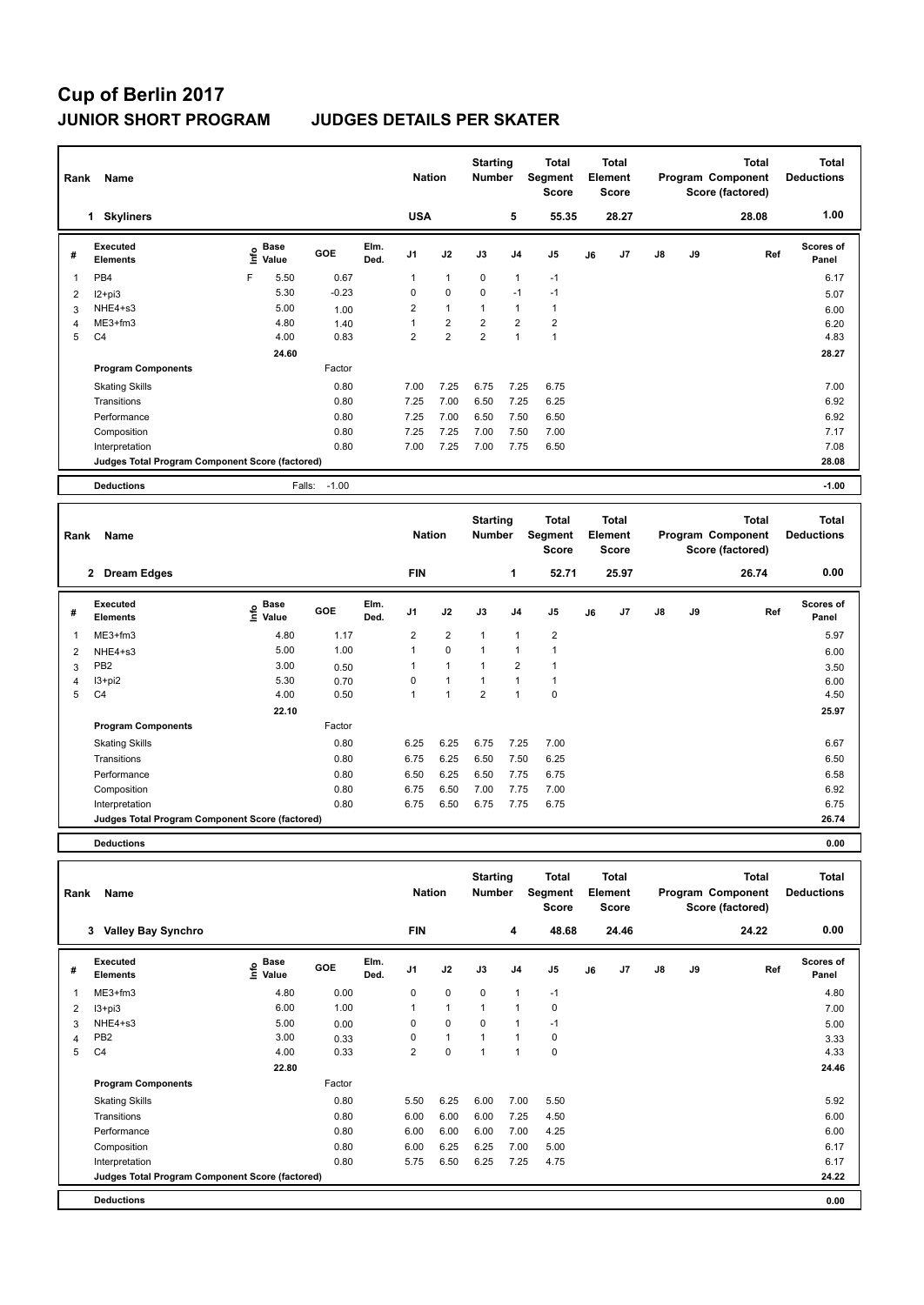## **Cup of Berlin 2017 JUNIOR SHORT PROGRAM JUDGES DETAILS PER SKATER**

| Rank           | Name                                            |                           |            |              | <b>Nation</b>  |              | <b>Starting</b><br><b>Number</b> |                | <b>Total</b><br>Segment<br>Score | <b>Total</b><br>Element<br><b>Score</b> |       |               |    | <b>Total</b><br>Program Component<br>Score (factored) | <b>Total</b><br><b>Deductions</b> |
|----------------|-------------------------------------------------|---------------------------|------------|--------------|----------------|--------------|----------------------------------|----------------|----------------------------------|-----------------------------------------|-------|---------------|----|-------------------------------------------------------|-----------------------------------|
|                | 4 Ice Infinity                                  |                           |            |              | <b>FIN</b>     |              |                                  | 8              | 37.50                            |                                         | 17.76 |               |    | 19.74                                                 | 0.00                              |
| #              | Executed<br><b>Elements</b>                     | Base<br>e Base<br>⊆ Value | <b>GOE</b> | Elm.<br>Ded. | J <sub>1</sub> | J2           | J3                               | J <sub>4</sub> | J <sub>5</sub>                   | J6                                      | J7    | $\mathsf{J}8$ | J9 | Ref                                                   | <b>Scores of</b><br>Panel         |
| 1              | C <sub>4</sub>                                  | 4.00                      | 0.50       |              | 1              | $\mathbf{1}$ | 1                                | $\mathbf{1}$   | 0                                |                                         |       |               |    |                                                       | 4.50                              |
| $\overline{2}$ | $12+pi2$                                        | 4.70                      | 0.33       |              | $\mathbf{1}$   | $\mathbf 0$  | 1                                | 1              | $-1$                             |                                         |       |               |    |                                                       | 5.03                              |
| 3              | ME2+fm2                                         | 3.00                      | 0.00       |              | 0              | $\mathbf 0$  | $\mathbf 0$                      | $\mathbf 0$    | $\mathbf{1}$                     |                                         |       |               |    |                                                       | 3.00                              |
| $\overline{4}$ | PB <sub>2</sub>                                 | 3.00                      | 0.00       |              | 0              | $\mathbf 0$  | $\Omega$                         | 0              | $\mathbf 0$                      |                                         |       |               |    |                                                       | 3.00                              |
| 5              | NHE2+s1                                         | 2.50                      | $-0.27$    |              | 0              | $-1$         | 0                                | $-1$           | $-1$                             |                                         |       |               |    |                                                       | 2.23                              |
|                |                                                 | 17.20                     |            |              |                |              |                                  |                |                                  |                                         |       |               |    |                                                       | 17.76                             |
|                | <b>Program Components</b>                       |                           | Factor     |              |                |              |                                  |                |                                  |                                         |       |               |    |                                                       |                                   |
|                | <b>Skating Skills</b>                           |                           | 0.80       |              | 4.50           | 5.25         | 5.00                             | 5.50           | 3.75                             |                                         |       |               |    |                                                       | 4.92                              |
|                | Transitions                                     |                           | 0.80       |              | 4.50           | 5.00         | 5.00                             | 5.50           | 3.00                             |                                         |       |               |    |                                                       | 4.83                              |
|                | Performance                                     |                           | 0.80       |              | 4.75           | 5.00         | 5.25                             | 5.50           | 3.25                             |                                         |       |               |    |                                                       | 5.00                              |
|                | Composition                                     |                           | 0.80       |              | 4.50           | 5.25         | 5.25                             | 5.50           | 3.50                             |                                         |       |               |    |                                                       | 5.00                              |
|                | Interpretation                                  |                           | 0.80       |              | 4.50           | 5.00         | 5.25                             | 5.75           | 3.00                             |                                         |       |               |    |                                                       | 4.92                              |
|                | Judges Total Program Component Score (factored) |                           |            |              |                |              |                                  |                |                                  |                                         |       |               |    |                                                       | 19.74                             |
|                | <b>Deductions</b>                               |                           |            |              |                |              |                                  |                |                                  |                                         |       |               |    |                                                       | 0.00                              |

| Rank           | Name                                            |                     |            |              | <b>Nation</b>  |              | <b>Starting</b><br><b>Number</b> |                | Total<br>Segment<br><b>Score</b> | Total<br>Element<br><b>Score</b> |       |               |    | <b>Total</b><br>Program Component<br>Score (factored) | <b>Total</b><br><b>Deductions</b> |
|----------------|-------------------------------------------------|---------------------|------------|--------------|----------------|--------------|----------------------------------|----------------|----------------------------------|----------------------------------|-------|---------------|----|-------------------------------------------------------|-----------------------------------|
|                | <b>Hot Shivers Junior</b><br>5                  |                     |            |              | <b>ITA</b>     |              |                                  | 9              | 36.58                            |                                  | 16.80 |               |    | 19.78                                                 | 0.00                              |
| #              | Executed<br><b>Elements</b>                     | Base<br>١m<br>Value | <b>GOE</b> | Elm.<br>Ded. | J <sub>1</sub> | J2           | J3                               | J <sub>4</sub> | J5                               | J6                               | J7    | $\mathsf{J}8$ | J9 | Ref                                                   | <b>Scores of</b><br>Panel         |
| 1              | C <sub>4</sub>                                  | 4.00                | 0.33       |              | 1              | $\mathbf 0$  | $\mathbf{1}$                     | $\mathbf 0$    | $\mathbf{1}$                     |                                  |       |               |    |                                                       | 4.33                              |
| $\overline{2}$ | PB <sub>1</sub>                                 | 2.00                | 0.00       |              | 0              | $\mathbf 0$  | 0                                | 0              | 1                                |                                  |       |               |    |                                                       | 2.00                              |
| 3              | I3+pi2                                          | 5.30                | $-0.93$    |              | $-2$           | $-2$         | 0                                | 0              | $-2$                             |                                  |       |               |    |                                                       | 4.37                              |
| 4              | $ME3+fm2$                                       | 4.00                | 0.00       |              | 0              | $\mathbf{1}$ | 0                                | 0              | $-1$                             |                                  |       |               |    |                                                       | 4.00                              |
| 5              | NHE2+s1                                         | 2.50                | $-0.40$    |              | $-1$           | $-1$         | 0                                | $-1$           | $-1$                             |                                  |       |               |    |                                                       | 2.10                              |
|                |                                                 | 17.80               |            |              |                |              |                                  |                |                                  |                                  |       |               |    |                                                       | 16.80                             |
|                | <b>Program Components</b>                       |                     | Factor     |              |                |              |                                  |                |                                  |                                  |       |               |    |                                                       |                                   |
|                | <b>Skating Skills</b>                           |                     | 0.80       |              | 4.50           | 5.00         | 5.00                             | 3.50           | 5.25                             |                                  |       |               |    |                                                       | 4.83                              |
|                | Transitions                                     |                     | 0.80       |              | 4.50           | 5.00         | 5.00                             | 3.50           | 5.00                             |                                  |       |               |    |                                                       | 4.83                              |
|                | Performance                                     |                     | 0.80       |              | 4.75           | 4.75         | 5.00                             | 3.50           | 4.75                             |                                  |       |               |    |                                                       | 4.75                              |
|                | Composition                                     |                     | 0.80       |              | 5.25           | 5.00         | 5.50                             | 3.75           | 5.50                             |                                  |       |               |    |                                                       | 5.25                              |
|                | Interpretation                                  |                     | 0.80       |              | 5.00           | 5.25         | 5.25                             | 4.00           | 5.00                             |                                  |       |               |    |                                                       | 5.08                              |
|                | Judges Total Program Component Score (factored) |                     |            |              |                |              |                                  |                |                                  |                                  |       |               |    |                                                       | 19.78                             |
|                |                                                 |                     |            |              |                |              |                                  |                |                                  |                                  |       |               |    |                                                       |                                   |

**Deductions 0.00**

| Rank | Name                                            |      |                      |         |              | <b>Nation</b>  |      | <b>Starting</b><br><b>Number</b> |                | <b>Total</b><br>Segment<br><b>Score</b> | Total<br>Element<br>Score |       |               |    | <b>Total</b><br>Program Component<br>Score (factored) | <b>Total</b><br><b>Deductions</b> |
|------|-------------------------------------------------|------|----------------------|---------|--------------|----------------|------|----------------------------------|----------------|-----------------------------------------|---------------------------|-------|---------------|----|-------------------------------------------------------|-----------------------------------|
|      | <b>Team Berlin Juniors</b><br>6                 |      |                      |         |              | <b>GER</b>     |      |                                  | 3              | 36.55                                   |                           | 18.59 |               |    | 19.96                                                 | 2.00                              |
| #    | <b>Executed</b><br><b>Elements</b>              | ١nf٥ | <b>Base</b><br>Value | GOE     | Elm.<br>Ded. | J <sub>1</sub> | J2   | J3                               | J <sub>4</sub> | J5                                      | J6                        | J7    | $\mathsf{J}8$ | J9 | Ref                                                   | <b>Scores of</b><br>Panel         |
| 1    | PB <sub>1</sub>                                 | F    | 2.00                 | $-0.60$ |              | $-1$           | $-2$ | $-2$                             | $-2$           | $-2$                                    |                           |       |               |    |                                                       | 1.40                              |
| 2    | $ME3+fm2$                                       |      | 4.00                 | 0.00    |              | 0              | $-1$ | $\mathbf 0$                      | 0              | $\mathbf 1$                             |                           |       |               |    |                                                       | 4.00                              |
| 3    | C <sub>4</sub>                                  |      | 4.00                 | 0.33    |              |                | 0    | $\mathbf 0$                      | $\overline{1}$ |                                         |                           |       |               |    |                                                       | 4.33                              |
| 4    | $13 + pi2$                                      |      | 5.30                 | $-0.47$ |              | $-1$           | $-1$ | $-1$                             | 0              | 0                                       |                           |       |               |    |                                                       | 4.83                              |
| 5    | NHE3+s3                                         |      | 4.50                 | $-0.47$ |              | 0              | $-1$ | $-1$                             | $-1$           | $\mathbf 0$                             |                           |       |               |    |                                                       | 4.03                              |
|      |                                                 |      | 19.80                |         |              |                |      |                                  |                |                                         |                           |       |               |    |                                                       | 18.59                             |
|      | <b>Program Components</b>                       |      |                      | Factor  |              |                |      |                                  |                |                                         |                           |       |               |    |                                                       |                                   |
|      | <b>Skating Skills</b>                           |      |                      | 0.80    |              | 5.00           | 4.75 | 4.75                             | 5.00           | 5.75                                    |                           |       |               |    |                                                       | 4.92                              |
|      | Transitions                                     |      |                      | 0.80    |              | 4.75           | 4.50 | 4.75                             | 5.25           | 5.50                                    |                           |       |               |    |                                                       | 4.92                              |
|      | Performance                                     |      |                      | 0.80    |              | 5.00           | 4.25 | 4.25                             | 5.25           | 5.00                                    |                           |       |               |    |                                                       | 4.75                              |
|      | Composition                                     |      |                      | 0.80    |              | 5.25           | 4.75 | 4.50                             | 5.50           | 5.75                                    |                           |       |               |    |                                                       | 5.17                              |
|      | Interpretation                                  |      |                      | 0.80    |              | 5.25           | 4.75 | 4.50                             | 5.50           | 6.00                                    |                           |       |               |    |                                                       | 5.17                              |
|      | Judges Total Program Component Score (factored) |      |                      |         |              |                |      |                                  |                |                                         |                           |       |               |    |                                                       | 19.96                             |
|      | <b>Deductions</b>                               |      | Falls:               | $-2.00$ |              |                |      |                                  |                |                                         |                           |       |               |    |                                                       | $-2.00$                           |